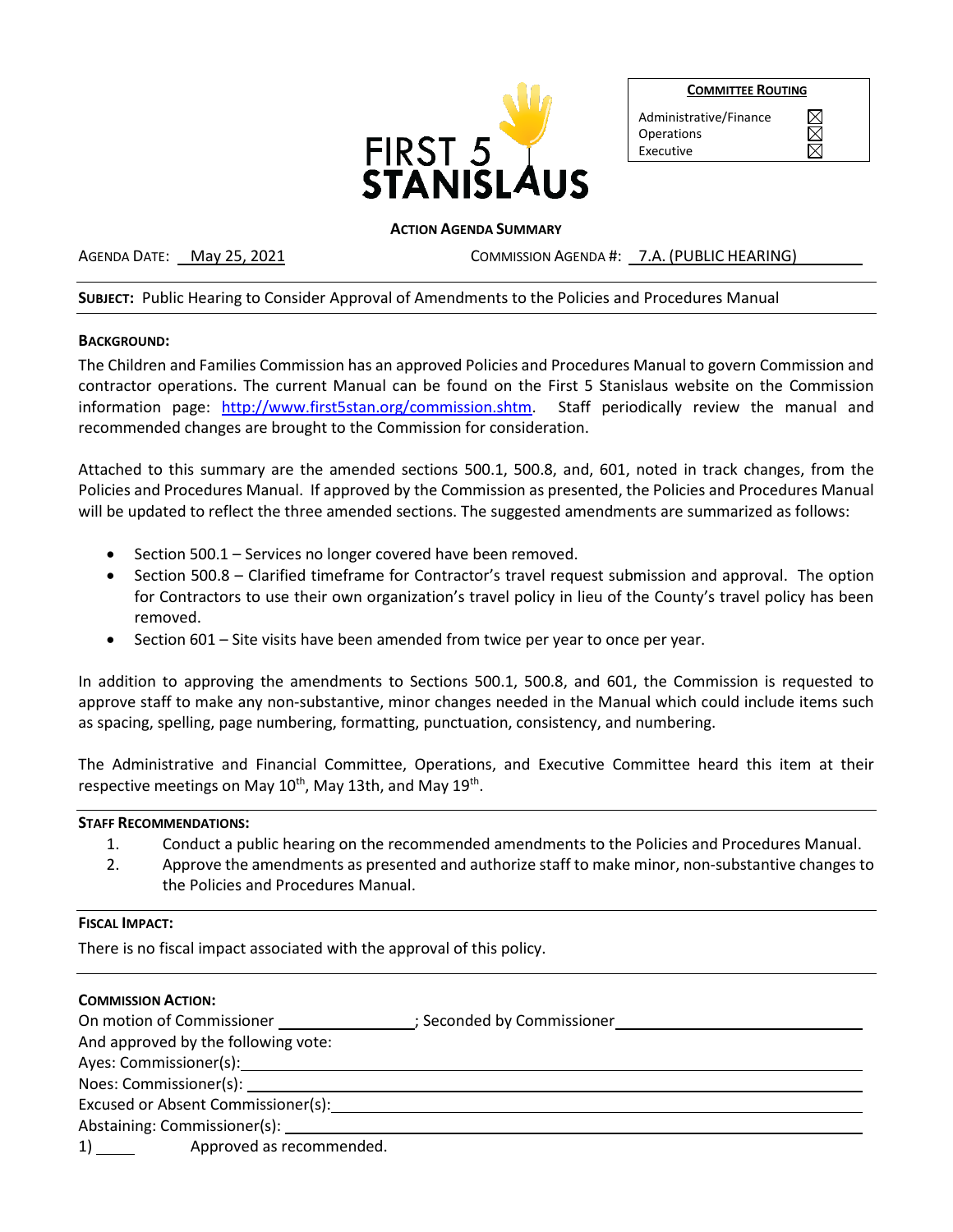2) Denied.

3) Same Approved as amended.

Motion: Next Control of the Motion of the Motion of the Motion of the Motion of the Motion of the Motion of the Motion of the Motion of the Motion of the Motion of the Motion of the Motion of the Motion of the Motion of th

Attest: \_\_\_\_\_\_\_\_\_\_\_

Kellie Edwards – Confidential Assistant